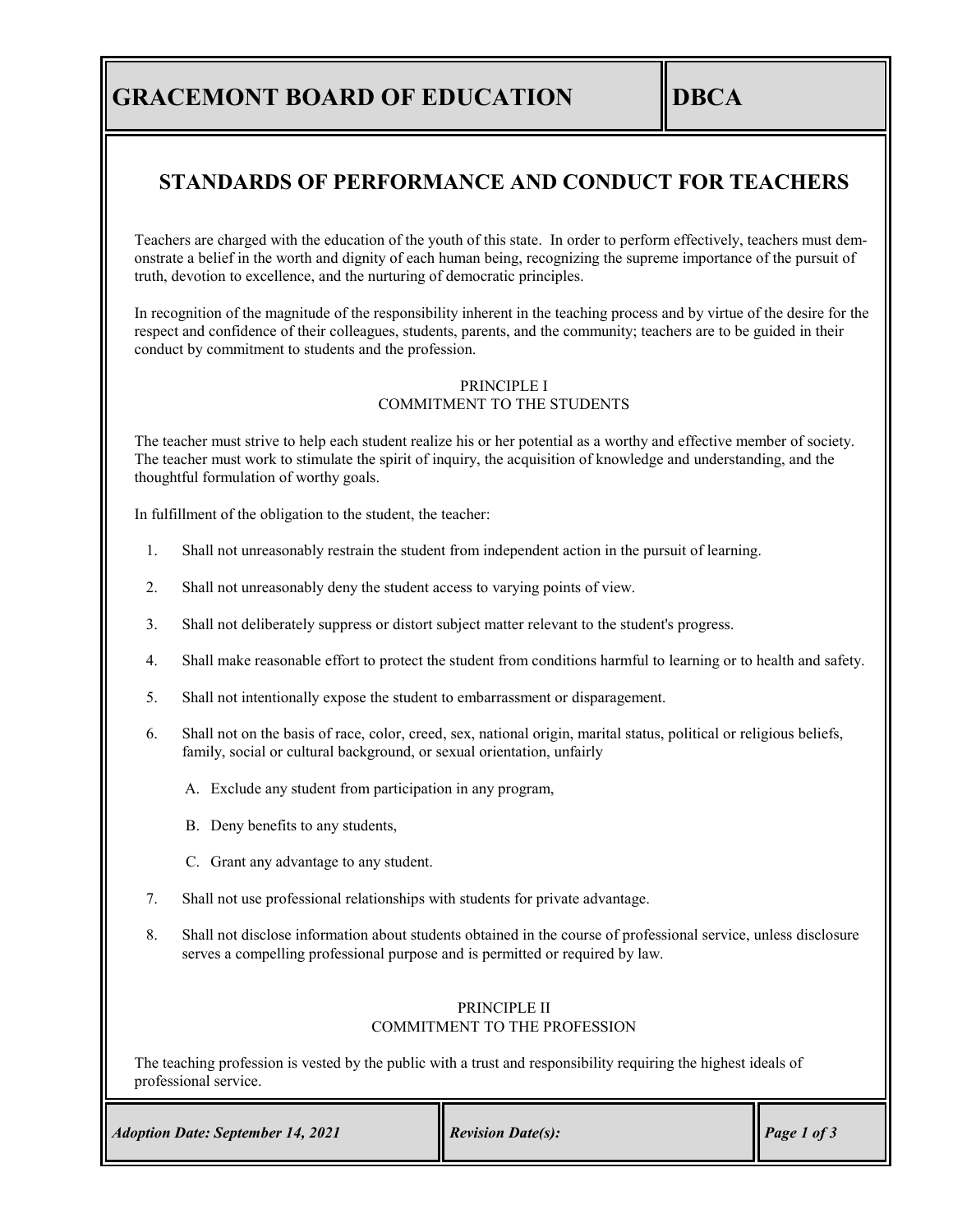| <b>GRACEMONT BOARD OF EDUCATION</b>      |                          | <b>DBCA</b> |                     |
|------------------------------------------|--------------------------|-------------|---------------------|
|                                          |                          |             |                     |
|                                          |                          |             |                     |
|                                          |                          |             |                     |
|                                          |                          |             |                     |
|                                          |                          |             |                     |
|                                          |                          |             |                     |
|                                          |                          |             |                     |
|                                          |                          |             |                     |
|                                          |                          |             |                     |
|                                          |                          |             |                     |
|                                          |                          |             |                     |
|                                          |                          |             |                     |
|                                          |                          |             |                     |
| <b>Adoption Date: September 14, 2021</b> | <b>Revision Date(s):</b> |             | $\vert$ Page 2 of 3 |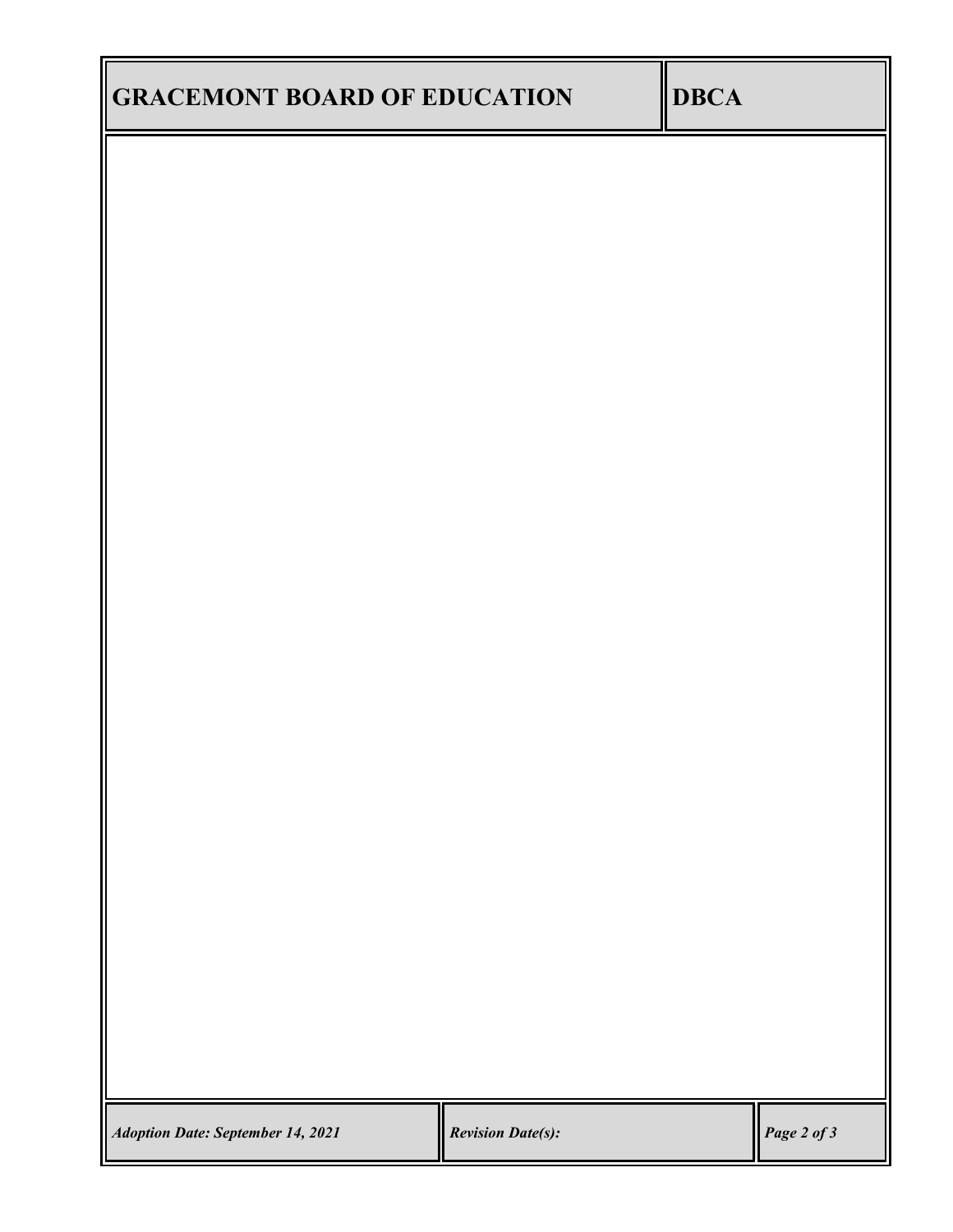## **GRACEMONT BOARD OF EDUCATION IDBCA**

### **STANDARDS OF PERFORMANCE AND CONDUCT FOR TEACHERS (Cont.)**

In order to assure that the quality of the services of the teaching profession meets the expectations of the state and its citizens, the teacher shall exert every effort to raise professional standards, fulfill professional responsibilities with honor and integrity, promote a climate that encourages the exercise of professional judgment, achieve conditions which attract persons worthy of the trust to careers in education, and assist in preventing the practice of the profession by unqualified persons.

In fulfillment of the obligation to the profession, the educator:

- 1. Shall not in an application for a professional position deliberately make a false statement or fail to disclose a material fact related to competency and qualifications.
- 2. Shall not misrepresent his/her professional qualifications.
- 3. Shall not assist entry into the teaching profession of any person known to be unqualified in respect to character, education, or other relevant attribute.
- 4. Shall not knowingly make a false statement concerning the qualifications of a candidate for a professional position.
- 5. Shall not assist an unqualified person in the unauthorized practice of the teaching profession.
- 6. Shall not disclose information about colleagues obtained in the course of professional service unless disclosure serves a compelling professional purpose or is required by law.
- 7. Shall not knowingly make false or malicious statements about a colleague.
- 8. Shall not accept any gratuity, gift, or favor that might impair or appear to influence professional decision or actions.

#### PRINCIPLE III

- 1. Pursuant to the Teacher Due Process Act of 1990, a career teacher may be dismissed or not reemployed for:
	- A. Willful neglect of duty.
	- B. Repeated negligence in performance of duty.
	- C. Mental or physical abuse to a child.
	- D. Incompetency.
	- E. Instructional ineffectiveness.
	- F. Unsatisfactory teaching performance.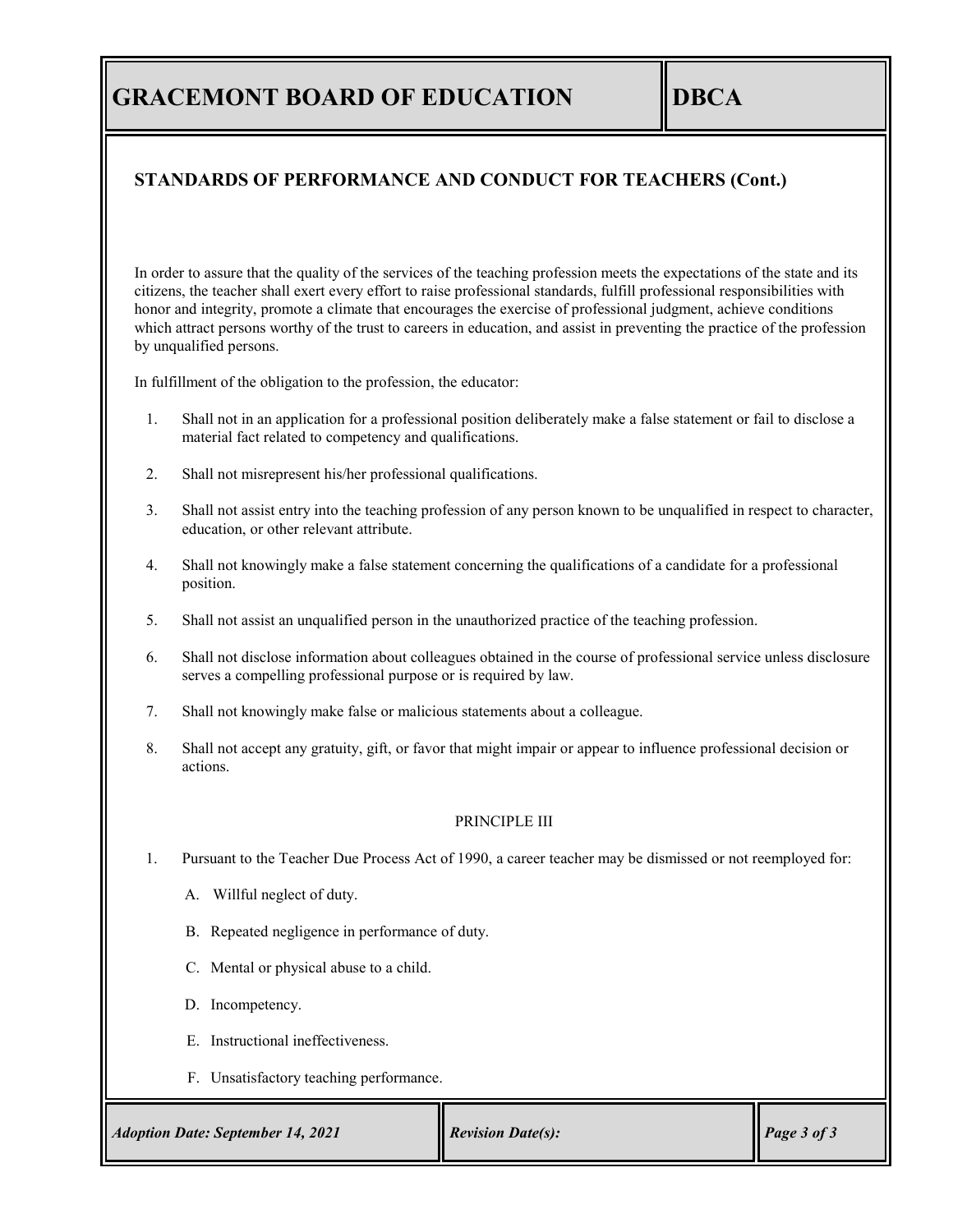| <b>GRACEMONT BOARD OF EDUCATION</b>      |                          | <b>DBCA</b> |                     |
|------------------------------------------|--------------------------|-------------|---------------------|
|                                          |                          |             |                     |
|                                          |                          |             |                     |
|                                          |                          |             |                     |
|                                          |                          |             |                     |
|                                          |                          |             |                     |
|                                          |                          |             |                     |
|                                          |                          |             |                     |
|                                          |                          |             |                     |
|                                          |                          |             |                     |
|                                          |                          |             |                     |
|                                          |                          |             |                     |
|                                          |                          |             |                     |
|                                          |                          |             |                     |
| <b>Adoption Date: September 14, 2021</b> | <b>Revision Date(s):</b> |             | $\vert$ Page 4 of 3 |

IJ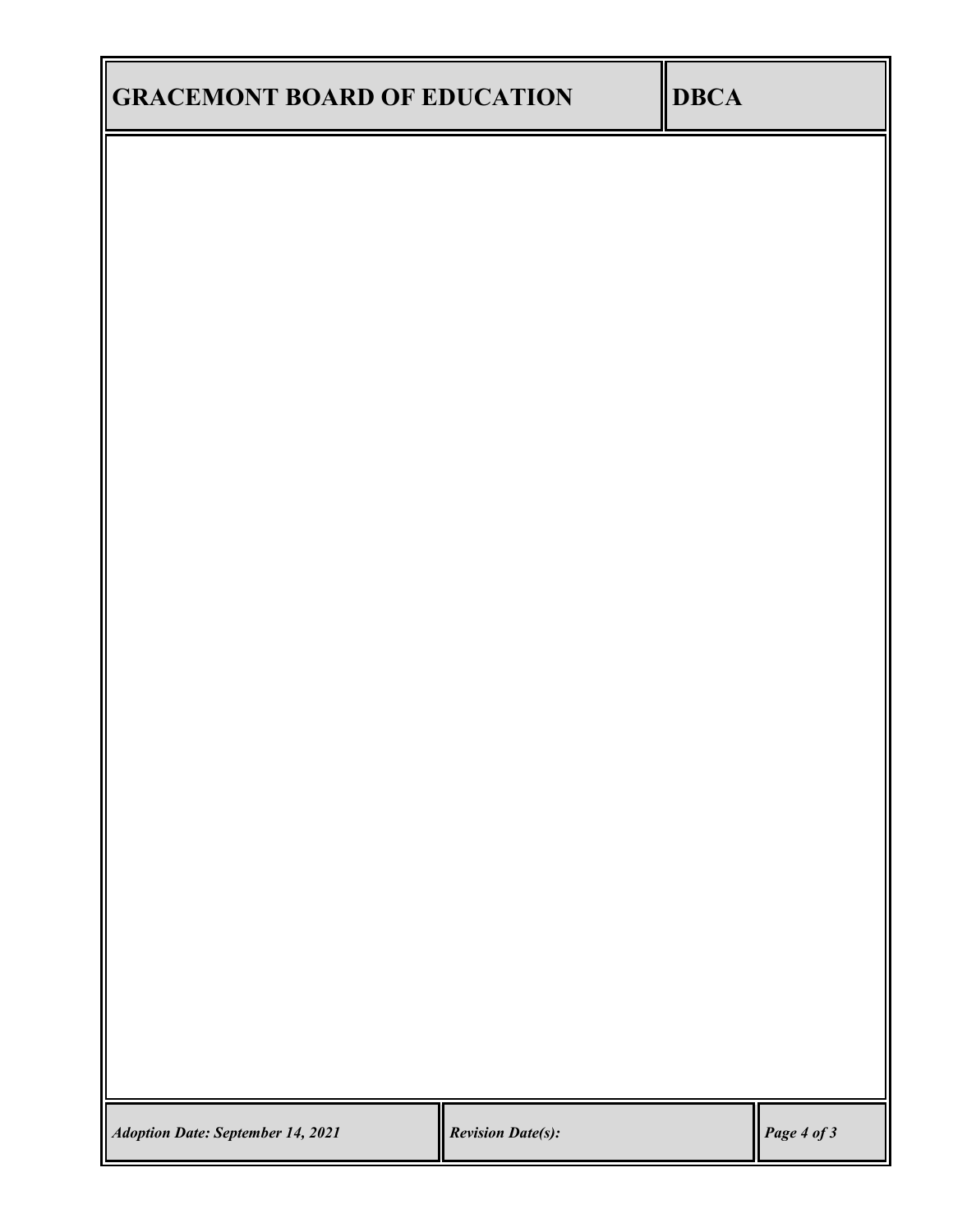## **GRACEMONT BOARD OF EDUCATION IDBCA**

### **STANDARDS OF PERFORMANCE AND CONDUCT FOR TEACHERS (Cont.)**

- G. Commission of an act of moral turpitude.
- H. Abandonment of contract,
- I. Conviction of a felony,
- J. After a finding that such person has engaged in criminal sexual activity or sexual misconduct that has impeded the effectiveness of the individual's performance of school duties, or
- K. Failure to earn required staff development points.
- 2. A career teacher shall not be subject to dismissal or non-reemployment for items A, B, D, E, and F, above unless and until a written admonishment has been issued in accordance with relevant law.
- 3. A probationary teacher shall not be subject to dismissal or non-reemployment for inadequate teaching performance unless or until a written admonishment has been issued in accordance with relevant law.
- 4. Temporary teachers, substitute teachers, adult education teachers, and teachers employed in positions fully funded by private or federal grants shall not be protected by the provisions of the Teacher Due Process Act.
- 5. A teacher convicted of a felony shall be dismissed or not reemployed unless a presidential or gubernatorial pardon has been issued.
- 6. A teacher may be dismissed, refused employment, or not reemployed after a finding that such person engaged in criminal sexual activity or sexual misconduct that has impeded the effectiveness of the individual's performance of school duties:
	- A. "Criminal sexual activity" means the commission of an act defined in Section 886 of Title 21 of the Oklahoma Statutes, which is the act of sodomy; and
	- B. "Sexual misconduct" means the soliciting or imposing of criminal sexual activity (70 O.S. §6-101.22).

**REFERENCE: 70 O.S. §6-101.21, et seq.**

**NOTE: In accordance with the referenced statutes, a copy of these standards of performance and conduct will be provided to each teacher.**

*Adoption Date: September 14, 2021 Revision Date(s): Page 5 of 3*